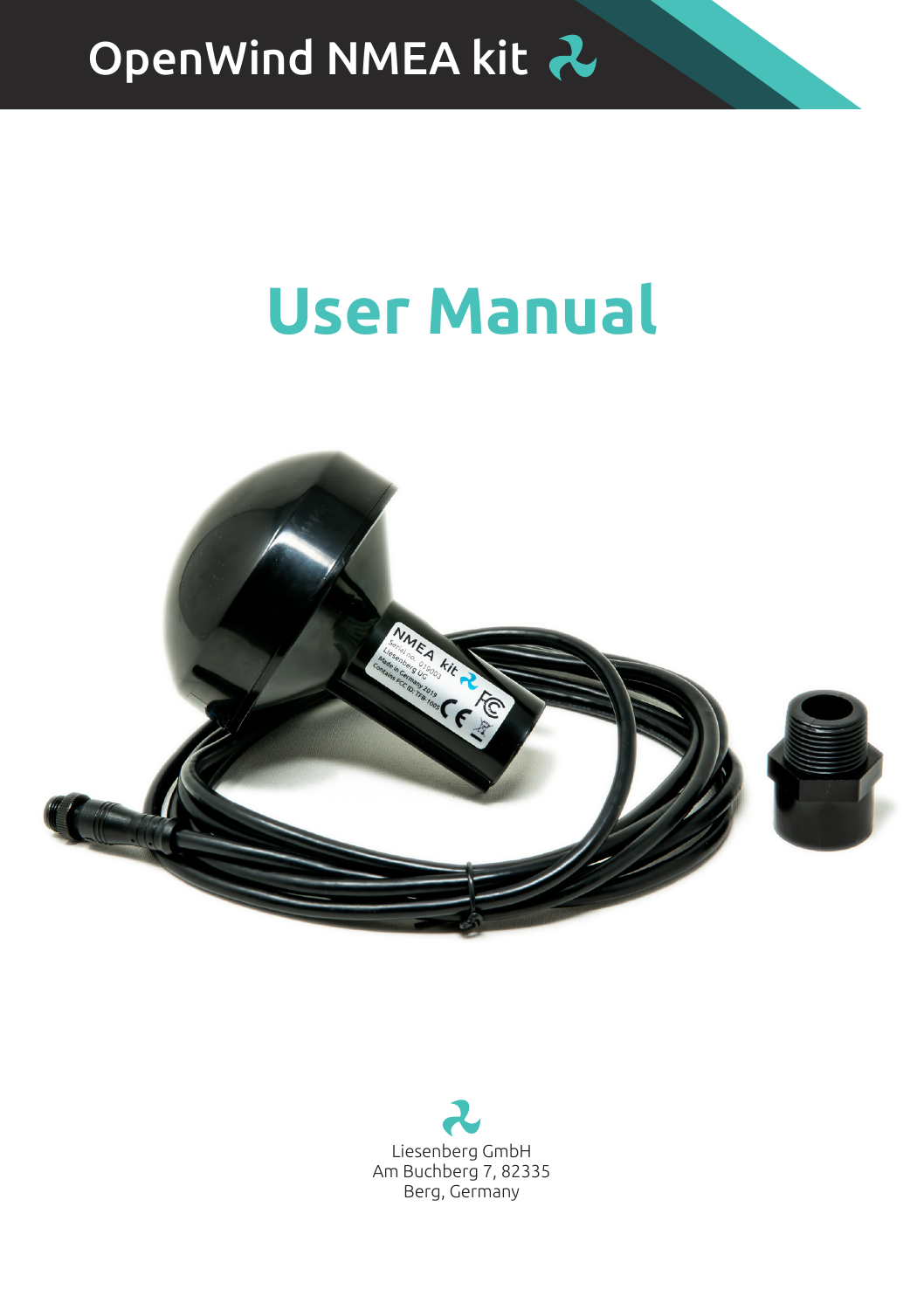# **1. GENERAL INFORMATION**

### **1.1. Information and Explanations for the Operating Instructions**

This manual is intended to assist and familiarize you with your NMEA kit device and to provide you with the information needed for its safe and proper operation. Please read the entire manual before using your NMEA kit instrument for the first time. To minimize the risk of injury and to avoid damaging the device, please do not use the NMEA kit until you are sure that you have fully understood this manual. We are not liable for personal injury, property damage, damage to the device caused by improper handling or incorrect use of the NMEA kit Instrument or injury resulting from failure to comply with the safety regulations contained in this manual. Please contact our support team withany questions.

### **1.2. Device Description**

The NMEA kit is an extension of the OpenWind instrument. This instrument was developed so that the data read from the OpenWind device can be displayed on the vessel's charterplotters and displays. It can only operate with the windmeter in range and with the use of a digital marine display or charterplotter. The device communicates with NMEA2000 or NMEA0183. Using the NMEA kit together with OpenWind avoids the need of running cables through the mast, providing simple installation and reducing the risk of damaging the boat's electronics system if hit by a lightning.

### **1.3. Safety and Handling**

#### **1.3.1. Repair**

Do not attempt to open and repair the NMEA kit on your own. Disassembling the device will void the warranty and can cause permanent damage and personal injury. Contact support if your NMEA kit is damaged or malfunctioning.

### **1.3.2. Radio Frequencies**

NMEA kit uses wireless signals(Bluetooth Low Energy) to connect to the OpenWind instrument. It was designed, tested and produced to be compliant with radio frequency emission complies with all regulations.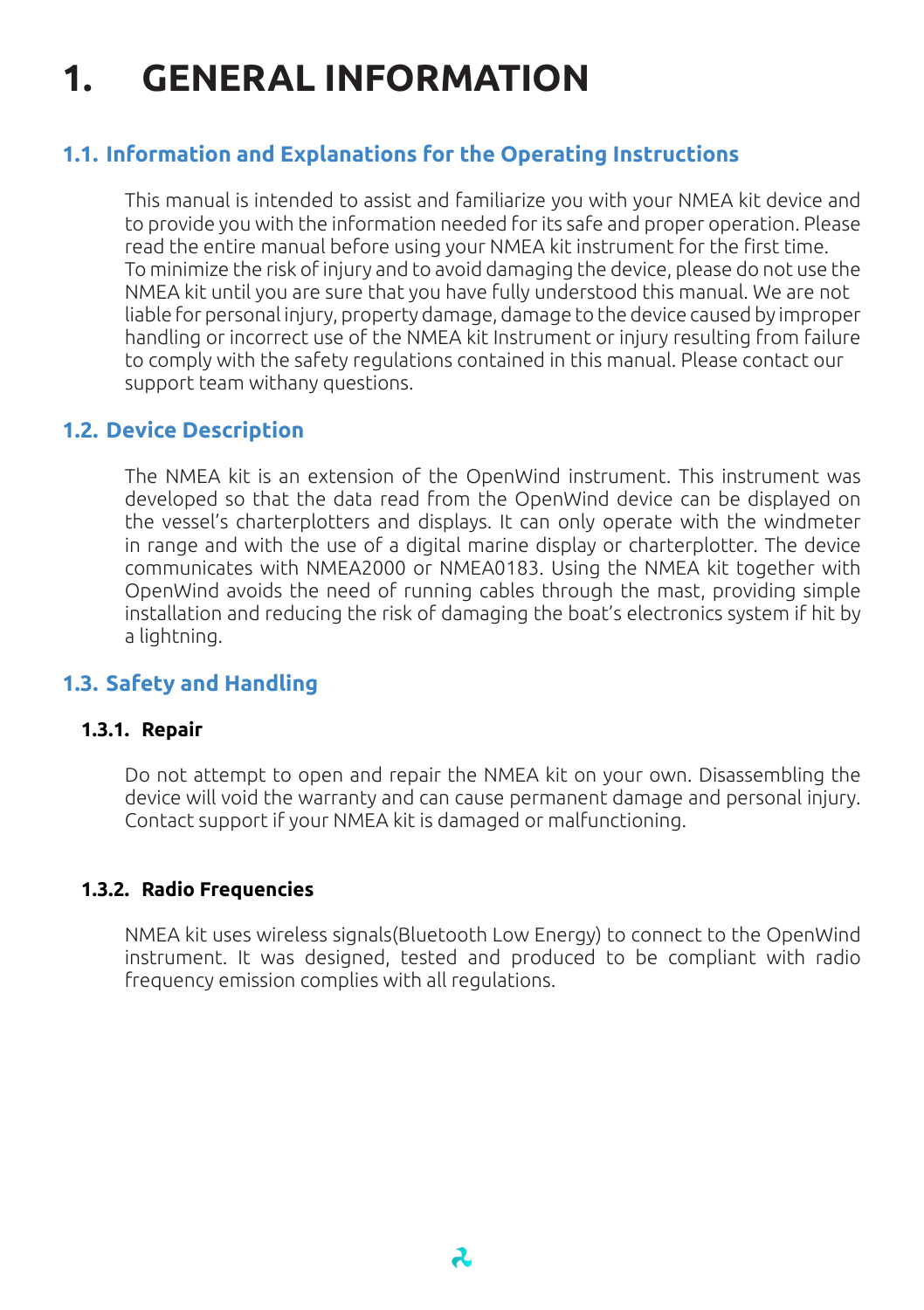# **2. TECHNICAL SPECIFICATIONS**

### **2.1. OpenWind NMEA kit**

| Dimensions                | 200x65x70mm                                                         |
|---------------------------|---------------------------------------------------------------------|
| Weight                    | 280 grams                                                           |
| Thread                    | $1x14$ (1" inch = 2,54cm)                                           |
| Input                     | 4,5 to 28V                                                          |
| Power consumption         | 30 <sub>m</sub> A                                                   |
| OpenWind Connection       | Bluetooth version 4.2                                               |
| OpenWind Connection Range | 100 meters with no obstruction                                      |
| Communication             | NMEA2000 or NMEA0183                                                |
| NMEA2000 Connector        | Male Connector                                                      |
| NMEA 2000 Output Data     | PGN 127257 (Atitude - Yall Pitch and Roll)<br>PGN130306 (Wind data) |
| Data rate                 | 10Hz                                                                |
| NMEA0183 Connector        | Cable (Shield, TX, RX, GND, 12V)                                    |
| NMEA 0183 Output Data     | AWS / AWA                                                           |
| cable dimension           | 2, 3 or 5 meters                                                    |
| Water Resistance          | Up to 1 meter below surface                                         |
| Operating Temperature     | $-20$ <sup>o</sup> to $70^{\circ}$ C                                |

\* The NMEAkit sends Yaw, Pitch/Roll and AWA/AWS on the NMEA2000 bus.Yaw is the same as compass but we send it as Attitude PGN and not heading, because the mast can rotate.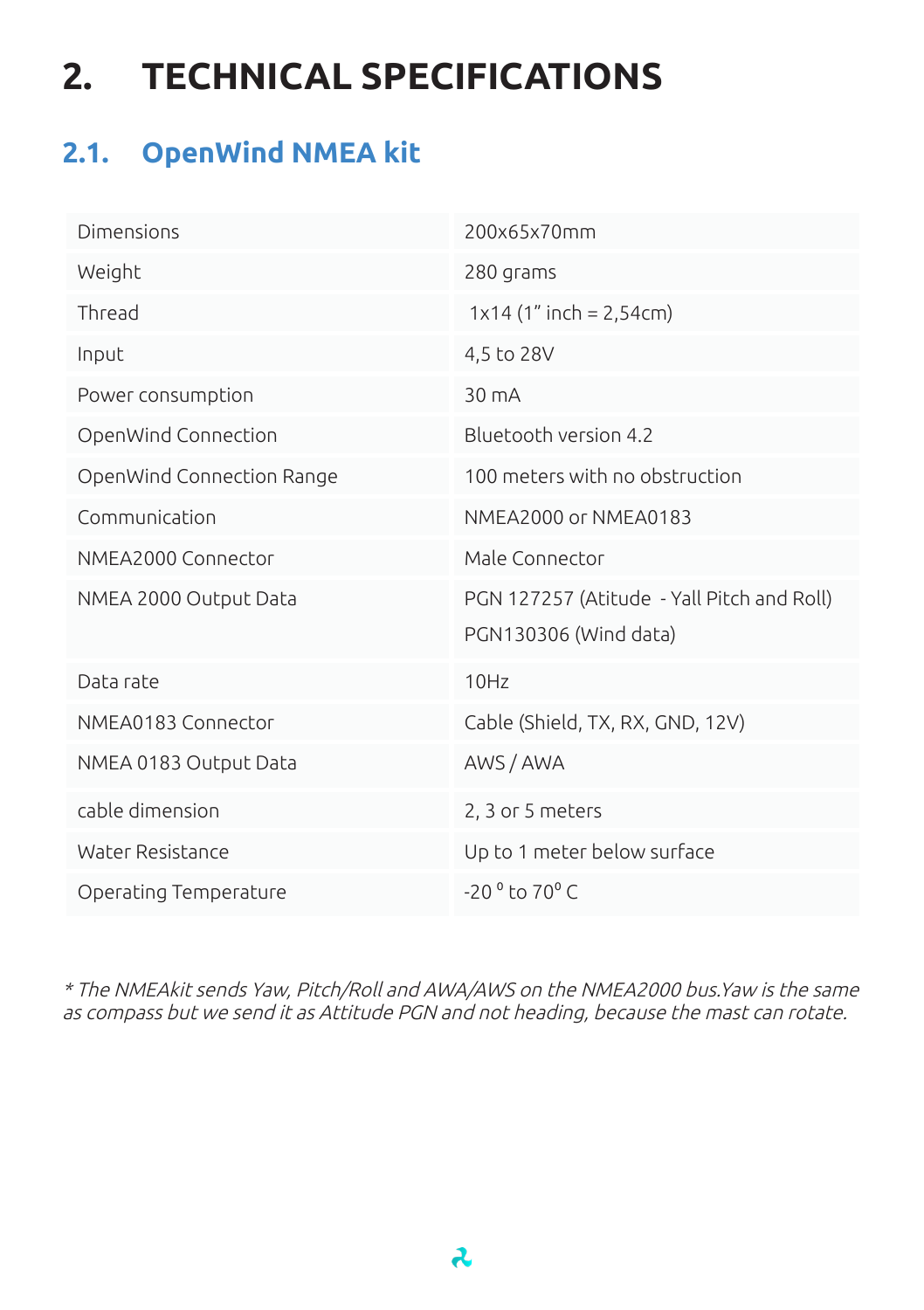# **3. ASSEMBLY INSTRUCTIONS**

### **3.1. NMEA 0183 cable assembly**

Connect the cables according to the diagram bellow to achieve a successful NMEA0183 communication.



### **3.2. NMEA2000 cable assembly**

Simply connect the NMEA2000 male connector to your vessel's NMEA2000 Network. In order to connect via SeaTalkNG, use the Adapter SeaTalk NMEA 2000 STNG-A06045. The process is pretty much plug and play, the data will be displayed in the monitor afer a few seconds.

### **3.3. OpenWind connection**

Make sure OpenWind is turned on (see the OpenWind User Manual for more instructions on how to set up the windmeter properly).

Make sure that **no other devices** are connected to Openwind.

The NMEA kit should connect instantly.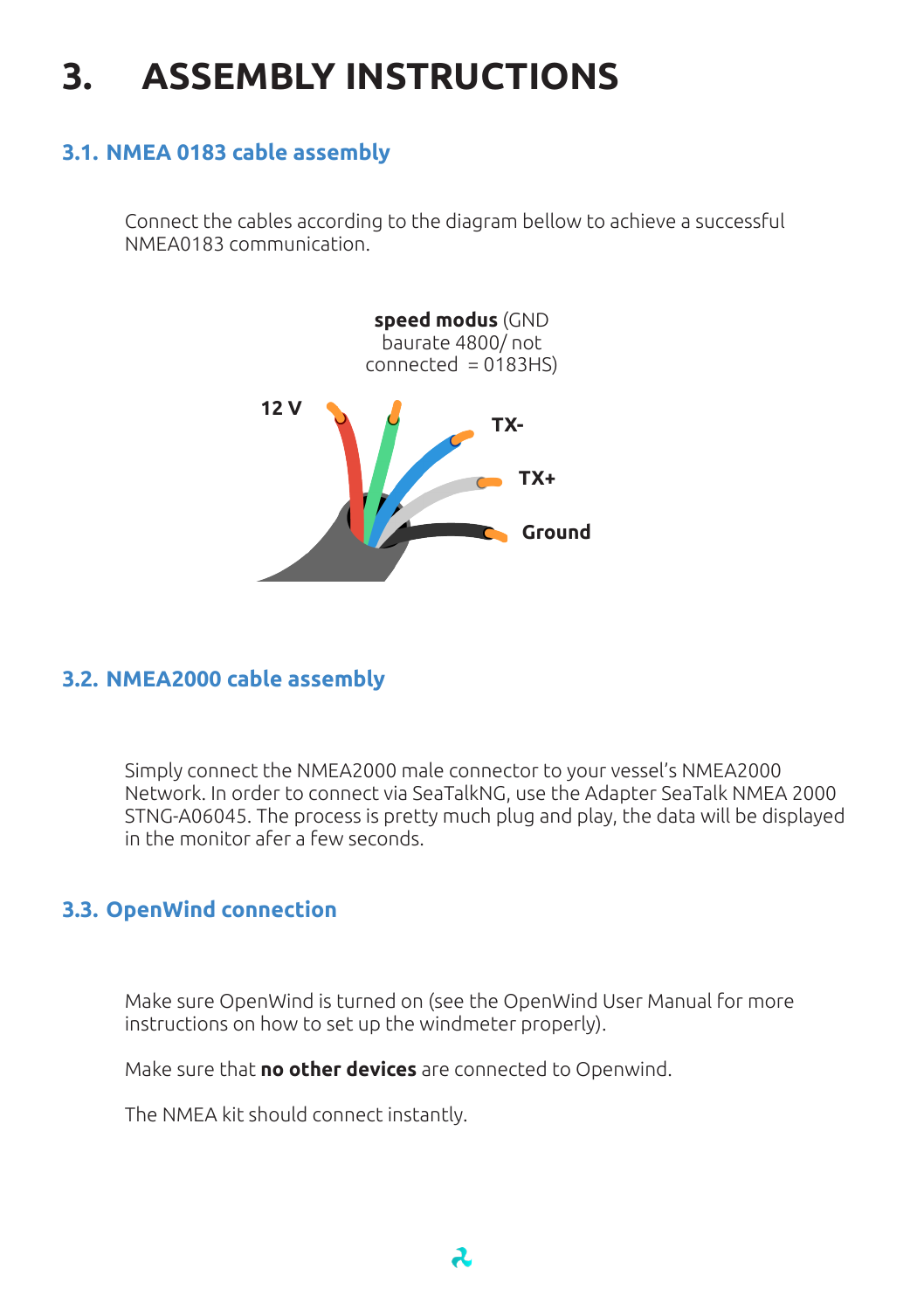### **3.4. NMEA kit assembly** C

The device has a standard 1" - 14 thread which is compatible with most of the marine GPS and Antenna D mounts available on the market.







In order to install it on a flat surface, simply place the NMEA kit device (1) over a 30mm diameter hole (2) and assemble the lower part (3) with it tightly.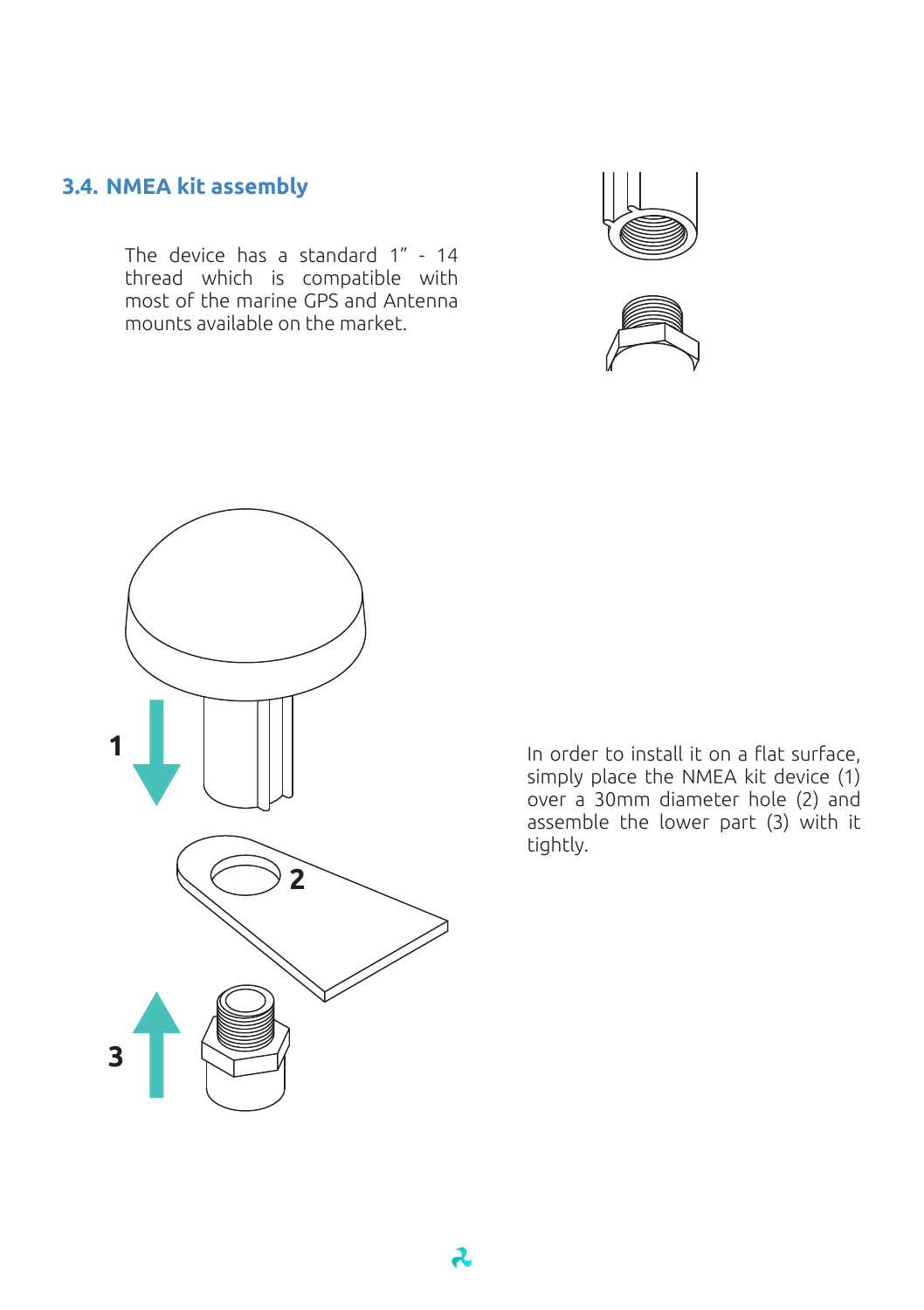# **4. ROTATING MAST (COMPASS)**

### **4.1. About**

This function exists only for the units with in-built compass.

### **4.2. Assembly**

On the shaft of the device, you will find a double railing marking. This will indicate the heading of the NMEA kit. You need to make sure that it is aligned with the boat's heading. The NMEA kit needs to be mounted and not loose around the deck, this will avoid magnetic field interfearence from the environment in the compass.



### **4.3. Calibration**

Calibrate the compass of OpenWind and NMEAkit by doing random "figure 8" movements D in the air, as instructed in the OpenWind user manual. It is recommended to calibrate at the same place where OpenWind and NMEAkit will be mounted. The sensor will take in consideration the magnet field environment in the calibration process.

Make sure OpenWind is connected to the NMEAkit, The LED of the OpenWind should be flashing green. You can check the connection status in the NMEAkit Application, and the information should be visible in the marine Display / Chartplotter via NMEA communication after a few seconds.

- **•** Open the NMEAkit application and connect to the NMEAkit.
- **•** Turn on the rotating mast compensation.
- **•** Place your mast in the 0° position and press "**Calibrate Mast 0°**".

The in-built compass of the OpenWind together with the in-built compass of the NMEAkit will compensate the rotation angle of the mast. If any drift occurs in the compass / wind direction, calibrate mast 0° again.

**\*\* Changes in the magnetic field environment can cause the compass to drift. \*\***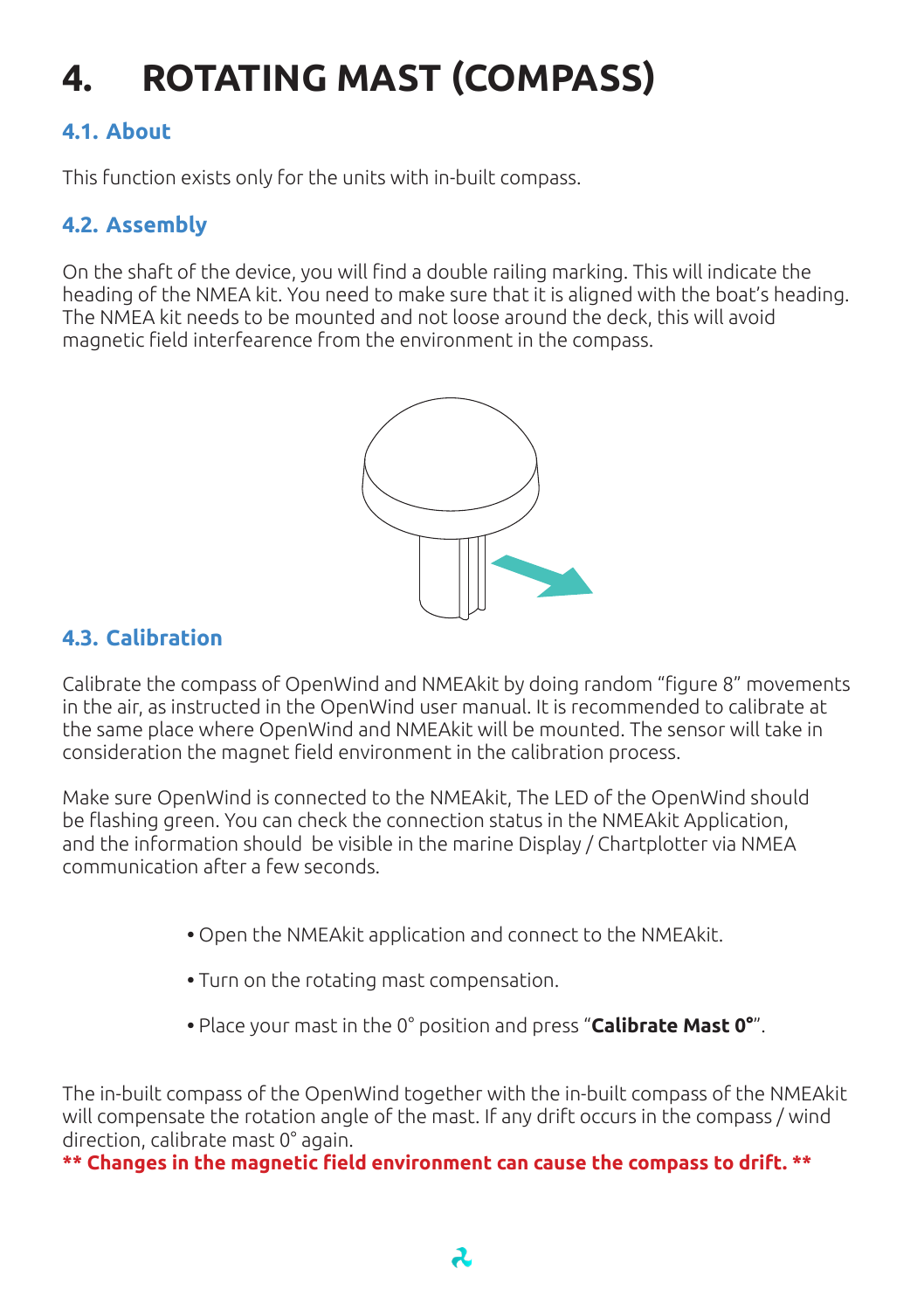# **5. ROTATING MAST (STRING)**

### **1.1. About**

The NMEAkit String was designed to achieve more accurate results and not rely on the magnetic field environment to determin mast rotation angles.

The wire coming out of the NMEAkit is attached to the mast. Once it rotates, the wire will then be pulled away or back inside the NMEAkit. This allows us to precisely measure the mast rotation angle.

### **1.2. Assembly**

The wire lentgh is about 1m amd we recommend to install the NMEAkit String right next to the mast, but the location where the NMEAkit String will be installed is flexible. The wire can easily be extended with an additional rope and with the help of cable sheaves you can pretty much install wherever is more suitable for your boat.

### **1.3. Calibration**

The calibration process can be done entirely on the NMEAkit App. Two angles are recorded (one for example at -90° and the other at +90°) and a linear function is used to calculate the rotation degree.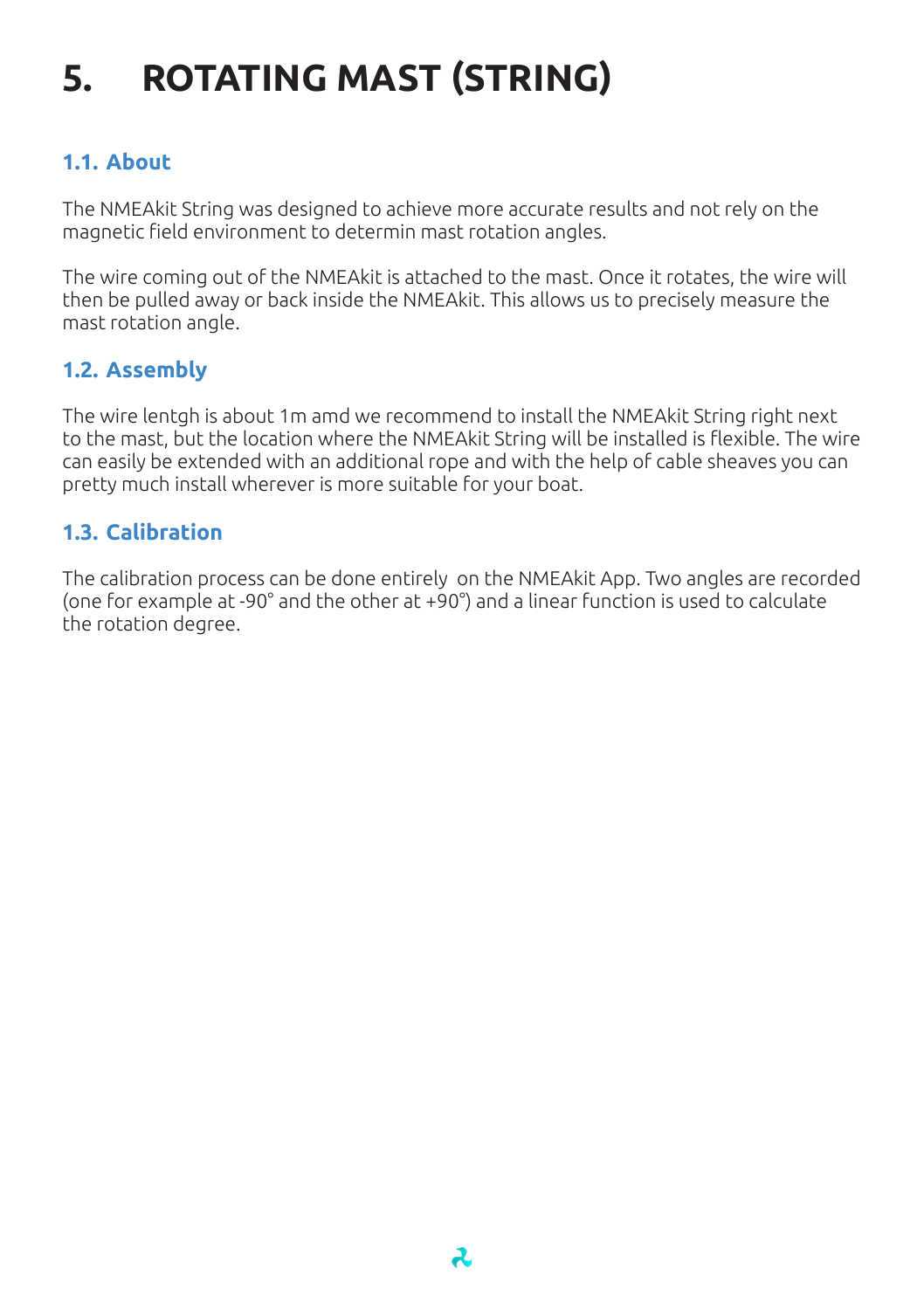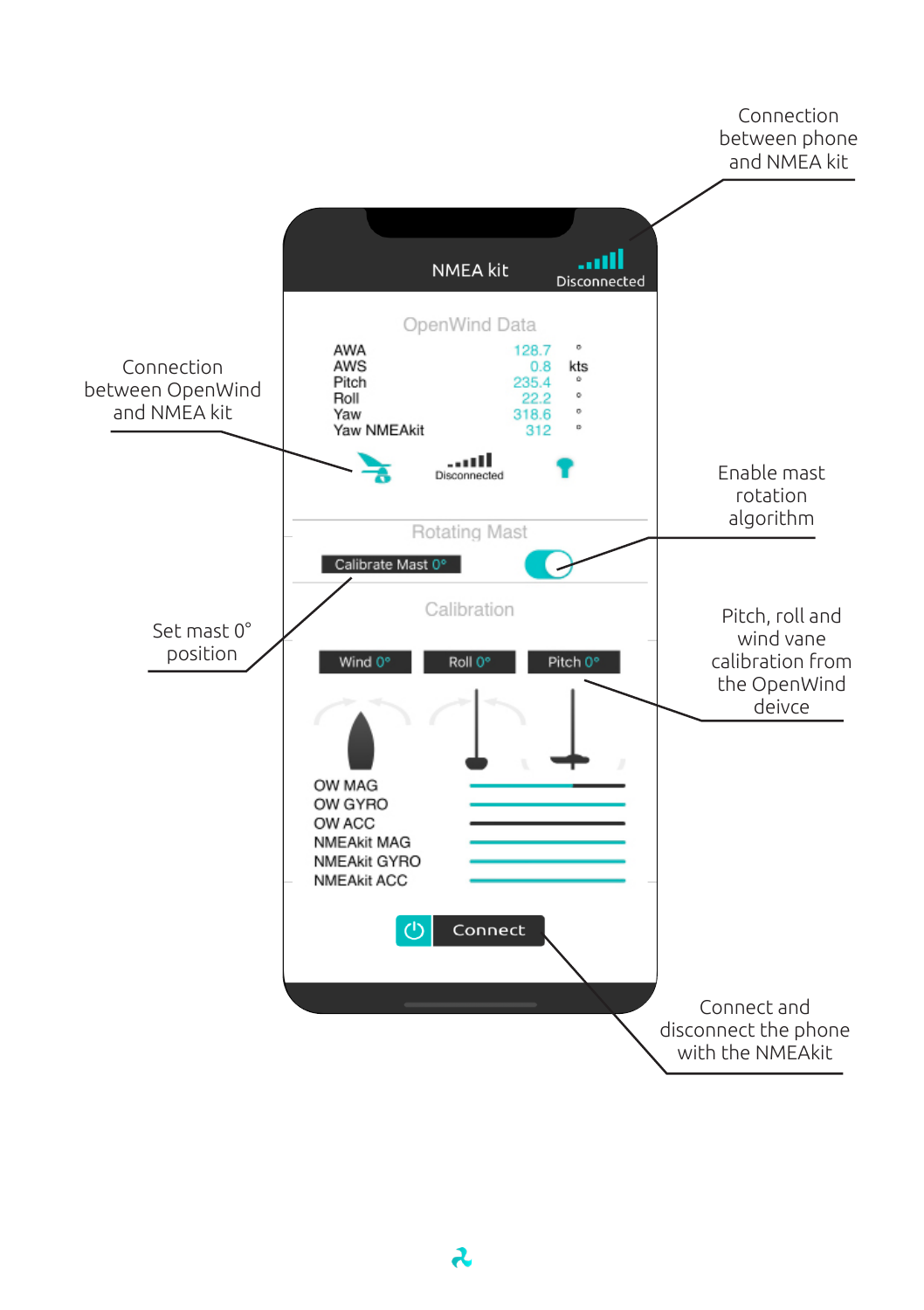### **6. TRANSPORTATION AND PACKAGING**

### **6.1. Transportation**

Please make sure that the NMEA kit instrument is not subjected to impact during transport. This can damage the device. If necessary, transport the device in the original box or in a suitable container.

### **6.2. Packaging**

If you do not wish to keep the original NMEA kit packing material , please separate it according to the disposal requirements in your community for proper disposal and recycling.

### **7. MANUFACTURER WARRANTY**

### **7.1. What is covered by this warranty**

Liesenberg UG, Münsing, Bavaria, Germany warrants the NMEA kit hardware product contained in the original packaging against defects in materials and workmanship when used normally in accordance with Liesenberg UG's published guidelines for a period of two (2) years from the date of original retail purchase by the end-user purchaser ("Warranty Period").

### **7.2. What is not covered by this warranty**

This Warranty does not apply to any non-Liesenberg UG branded hardware products or any software, even if packaged or sold with Liesenberg hardware. Manufacturers, suppliers, or publishers, other than Liesenberg UG, may provide their own warranties to you – please contact them for further information. Liesenberg UG does not warrant that the operation of the Liesenberg UG's Product will be uninterrupted or error-free. Liesenberg UG is not responsible for damage arising from failure to follow instructions relating to the Liesenberg UG Product's use.

### **7.3. This Warranty does not apply:**

 (a) to consumable parts, such as batteries or protective coatings that are designed to diminish over time, unless failure has occurred due to a defect in materials or workmanship; (b) to cosmetic damage, including but not limited to scratches, dents and broken plastic on ports unless failure has occurred due to a defect in materials or workmanship; (c) to damage caused by use with a third party component or product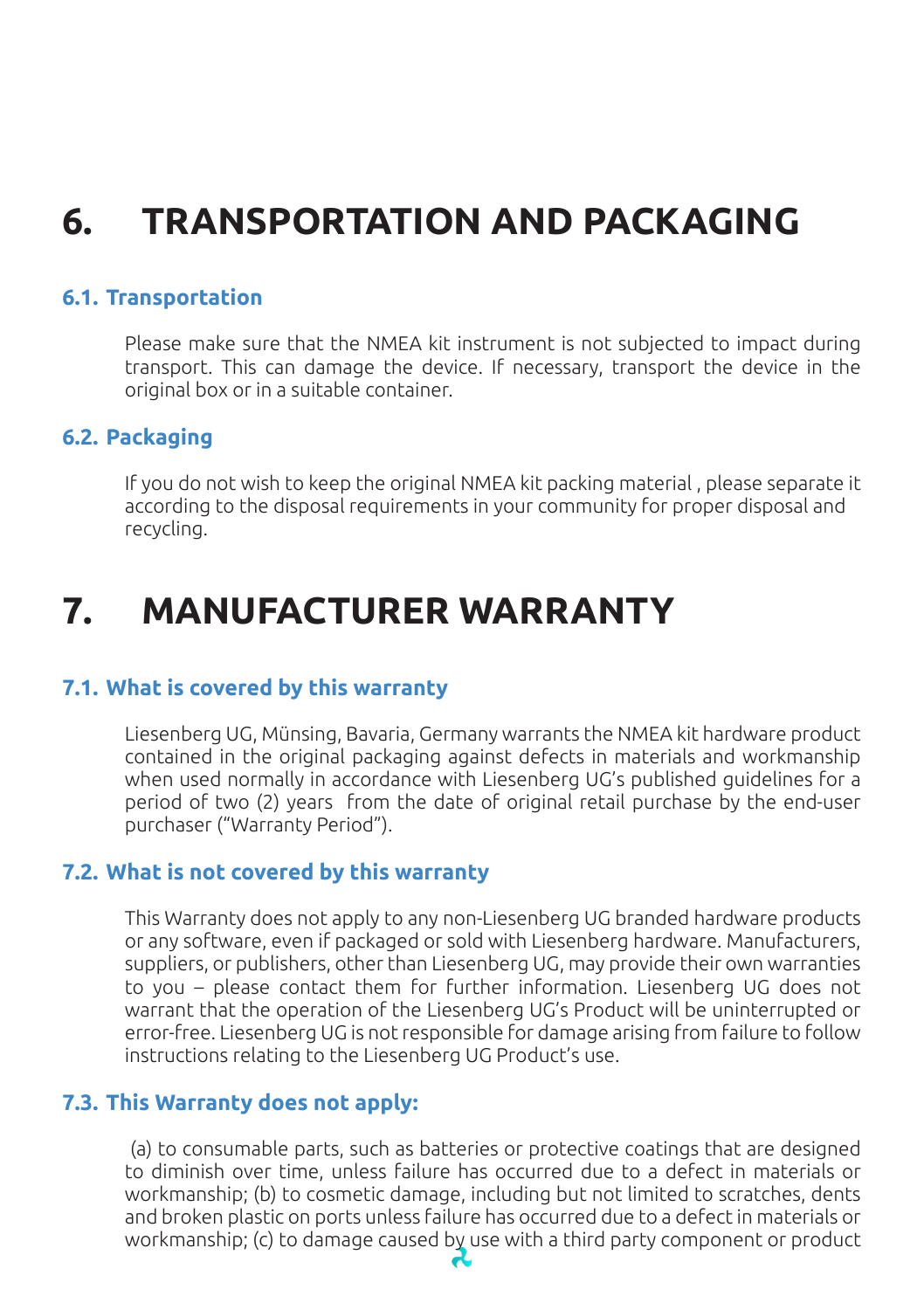that does not meet the Liesenberg UG Product's specifications; (d) to damage caused by accident, abuse, misuse, fire, liquid contact, earthquake or other external cause; (e) to damage caused by operating the Liesenberg UG's Product outside Liesenberg UG's published guidelines; (f) to damage caused by service (including upgrades and expansions) performed by anyone who is not a representative of Liesenberg UG; (g) to an Liesenberg UG's Product that has been modified to alter functionality or capability without the written permission of Liesenberg UG; (h) to defects caused by normal wear and tear or otherwise due to the normal aging of the Liesenberg UG Product; (i) if any serial number has been removed or defaced from the Liesenberg UG Product; or (j) if Liesenberg UG receives information from relevant public authorities that the product has been stolen and you cannot prove in any way that you are the authorized user of the product (eg. by presenting proof of purchase).

### **7.4. What will Liesenberg UG do in the event the warranty is breached**

If during the Warranty Period you submit a claim to Liesenberg UG in accordance with this warranty, Liesenberg UG will, at its option:

(i) repair the Liesenberg UG Product using new or previously used parts that are equivalent to new in performance and reliability, (ii) replace the Liesenberg UG Product with the same model (or with your consent a product that has similar functionality) formed from new and/or previously used parts that are equivalent to new in performance and reliability, or (iii) exchange the Liesenberg UG Product for a refund of your purchase price. Liesenberg UG may request that you replace certain user-installable parts. A replacement part or Liesenberg UG' Product, including a user-installable part that has been installed in accordance with instructions provided by Liesenberg UG, assumes the remaining term of the Warranty or ninety (90) days from the date of replacement or repair, whichever provides longer coverage for you. When an Liesenberg UG's Product or part is replaced or a refund provided, any replacement item becomes your property and the replaced or refunded item becomes Liesenberg UG's property.

### **7.5. Limitation of liability**

Except as provided in this warranty and to the maximum extent permitted by law, liesenberg ug is not responsible for direct, special, incidental or consequential damages resulting from any breach of warranty or condition, or under any other legal theory, including but not limited to loss of use; loss of revenue; loss of actual or anticipated profits (including loss of profits on contracts); loss of the use of money; loss of anticipated savings; loss of business; loss of opportunity; loss of goodwill; loss of reputation; loss of, damage to, compromise or corruption of data; or any indirect or consequential loss or damage howsoever caused including the replacement of equipment and property, any costs of recovering, programming, or used with the liesenberg ug's product or any failure to maintain the confidentiality of information stored on the liesenberg ug's product.

The foregoing limitation shall not apply to death or personal injury claims, or any statutory liability for intentional and gross negligent acts and/or omissions. Liesenberg ug disclaims any representation that it will be able to repair any liesenberg ug's product under this warranty or replace the liesenberg ug's product without risk to or loss of information stored in the liesenberg ug's product.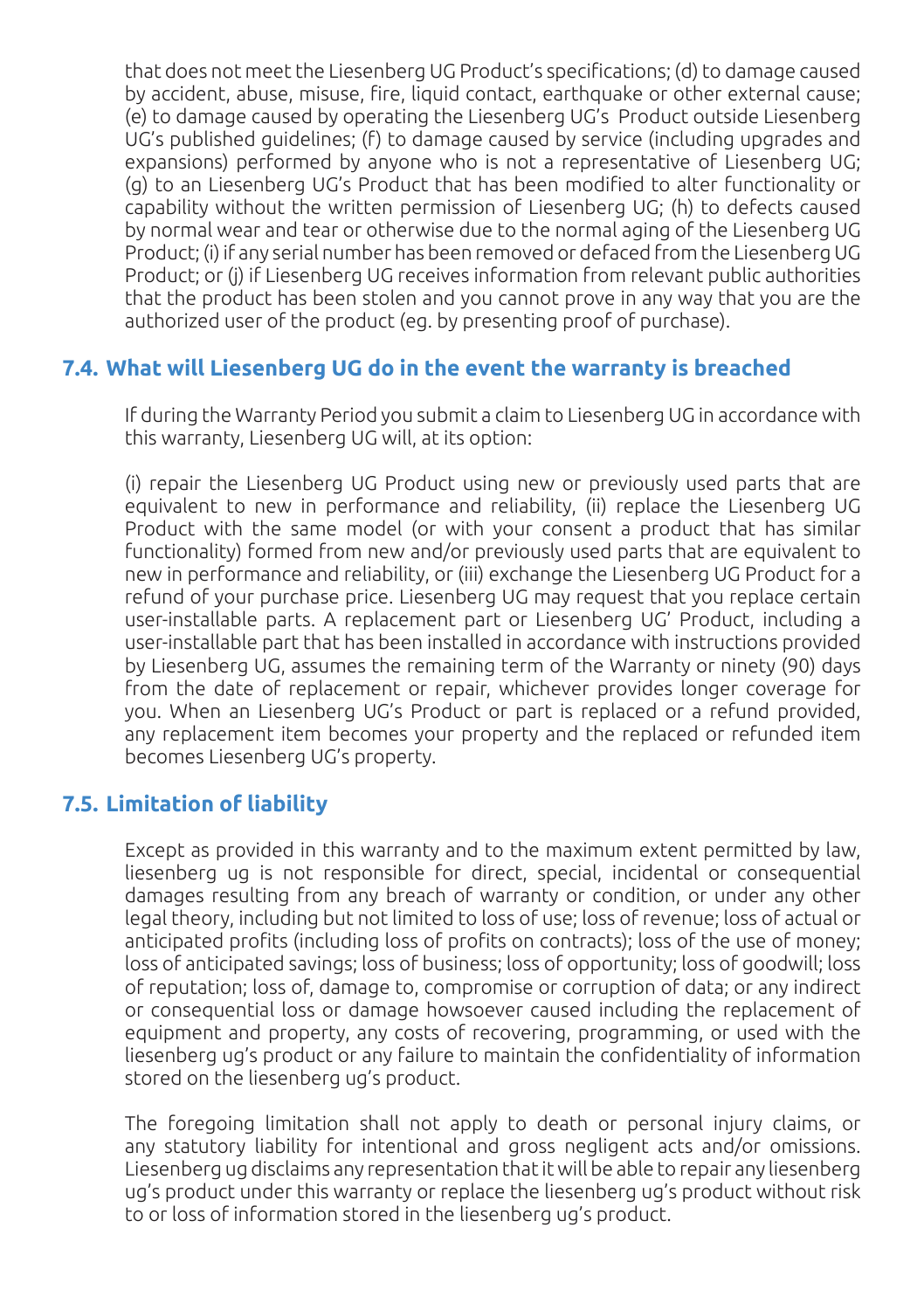## **REGULATORY**

### **1.1. EU Compliance Statement**



Liesenberg UG declares that this wireless device is in compliance with the essential requirements, Radio Equipment Directive 2014/53/EU and Electromagnetic Compatibility 2014/30/EU as applicable.

### **1.2. European Union—Disposal Information**



The symbol above means that according to local laws and regulations your product and/ or its battery shall be disposed of separately from household waste. When this product reaches its end of life, take it to a collection point designated by local authorities. The separate collection and recycling of your product and/or its battery at the time of disposal will help conserve natural resources and ensure that it is recycled in a manner that protects human health and the environment.

### **1. SAFETY**

### **1.1. Software safety**

If in any case the NMEA kit Instrument firmware encounters in a persistent issue on standby or in normal operation, it will automatically reset and boot itself.

This extra feature increases the device stability and makes it tougher for every environment or in any stress conditions. If this feature failed to work, disconnect the device to reboot the system manually.

### **1.2. Hardware safety**

All assembly parts in the NMEA kit instrument are stainless steel or corrosion free to make it more durable in harsh environments. To avoid injury during installation or maintenance, all edges of NMEA kit were designed to be smoother and rounded.